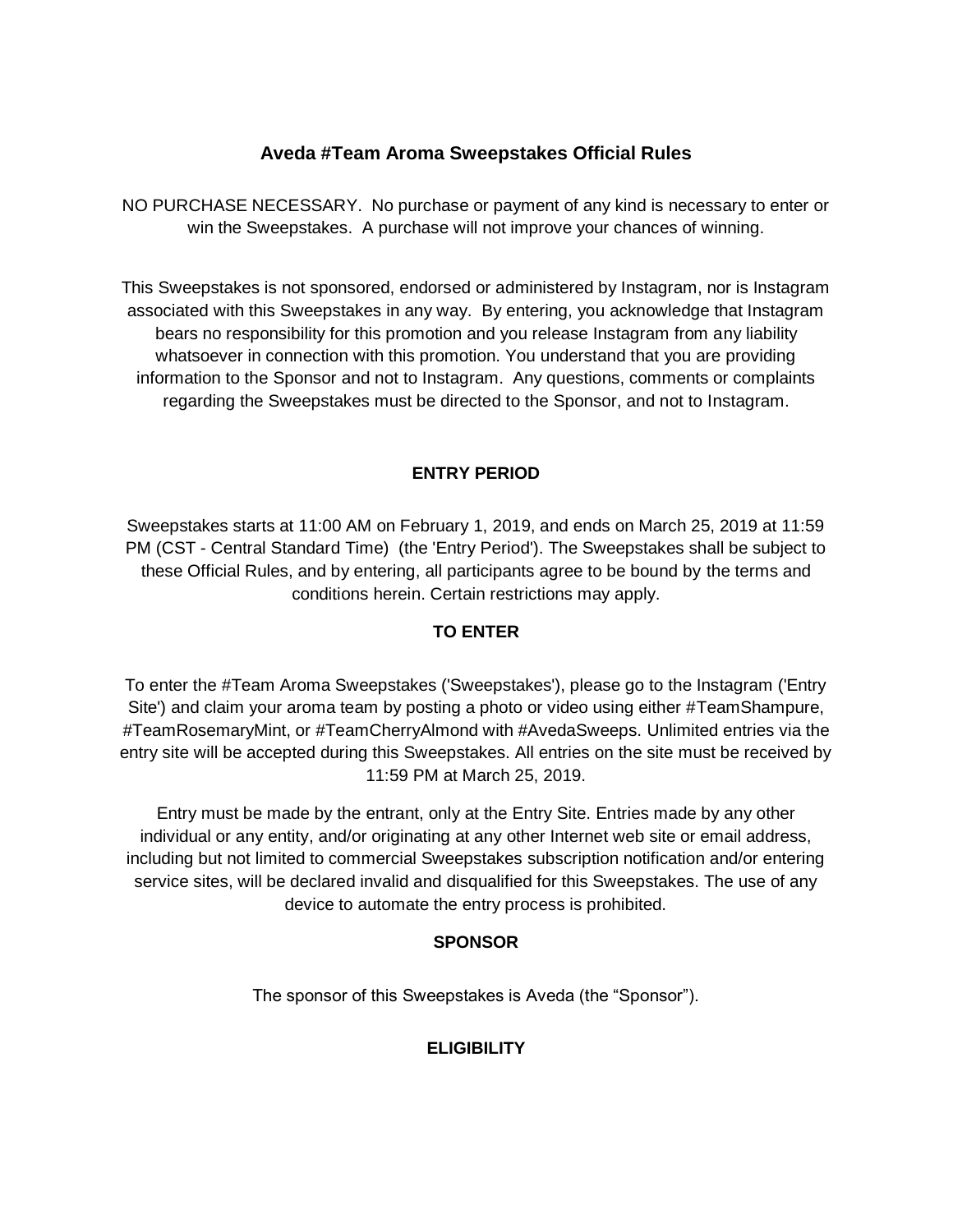The Sweepstakes is open to legal residents of the 50 United States and the District of Columbia except Rhode Island, 18 years of age or older as of the date of entry and who meet the eligibility requirements. The officers, directors, employees, contractors, and agents of the Sponsor and its advertising and promotion agencies (collectively 'Promotion Entities') and the immediate families and those living in the same household of any of the above, are not eligible. All Federal, state and local rules and regulations apply. Void where prohibited or restricted by law.

#### **PRIZE(S)**

Prize(s) consists of the following: either 2 Shampure Shampoo Litres and 2 Shampure Conditioner Litres, 2 Rosemary Mint Shampoo Litres and 2 Rosemary Mint Litres, or 2 Cherry Almond Shampoo Litres and 2 Cherry Almond Conditioner Litres based on the claimed Aroma #Team. Approximate retail value of the prize is USD 216. Approximate retail value of all prizes to be awarded is USD 2160.

The odds of winning a prize are determined by the total number of eligible entries received. All prizes are awarded "as is" with no guarantee, either express or implied. If by reason of a printing, typographical, administrative or other error, more prizes are claimed than the number set forth in these official rules, all persons making purportedly valid claims will be included in a random drawing to award the advertised number of prizes available in the prize category in question. No more than the advertised number of prizes will be awarded. The prize will be shipped to the winner at the expense of the Sponsor.

#### **WINNER SELECTION**

10 winner(s) will be selected by random drawing on or about March 26, 2019, and will be notified via social media direct message within 7 day(s) of this date. Winner may be required to execute and return required notarized Affidavit of Eligibility/ Release of Liability within 30 days of notification. Once executed Affidavit of Eligibility/ Release of Liability is received, winner has two months to claim the prize package. Failure to respond to notifications, return all required forms within 30 days or comply with any other provision may result in the winner being disqualified and an alternate winner selected. If a prize notification or a prize is returned as undeliverable for any reason, the applicable prize will be awarded to an alternate winner. Prizes are not transferable, assignable, or redeemable for cash. All decisions are final. All Federal, state and local tax liabilities are the responsibility of the winners.

#### **GENERAL**

Entrants release and waive any claims they may have against Promotion Entities for any and all injuries, claims, damages, losses, costs, or expenses of any kind (including without limitation attorney's fees) resulting from acceptance, use, or misuse of any prize or parts thereof, or participation in this Sweepstakes.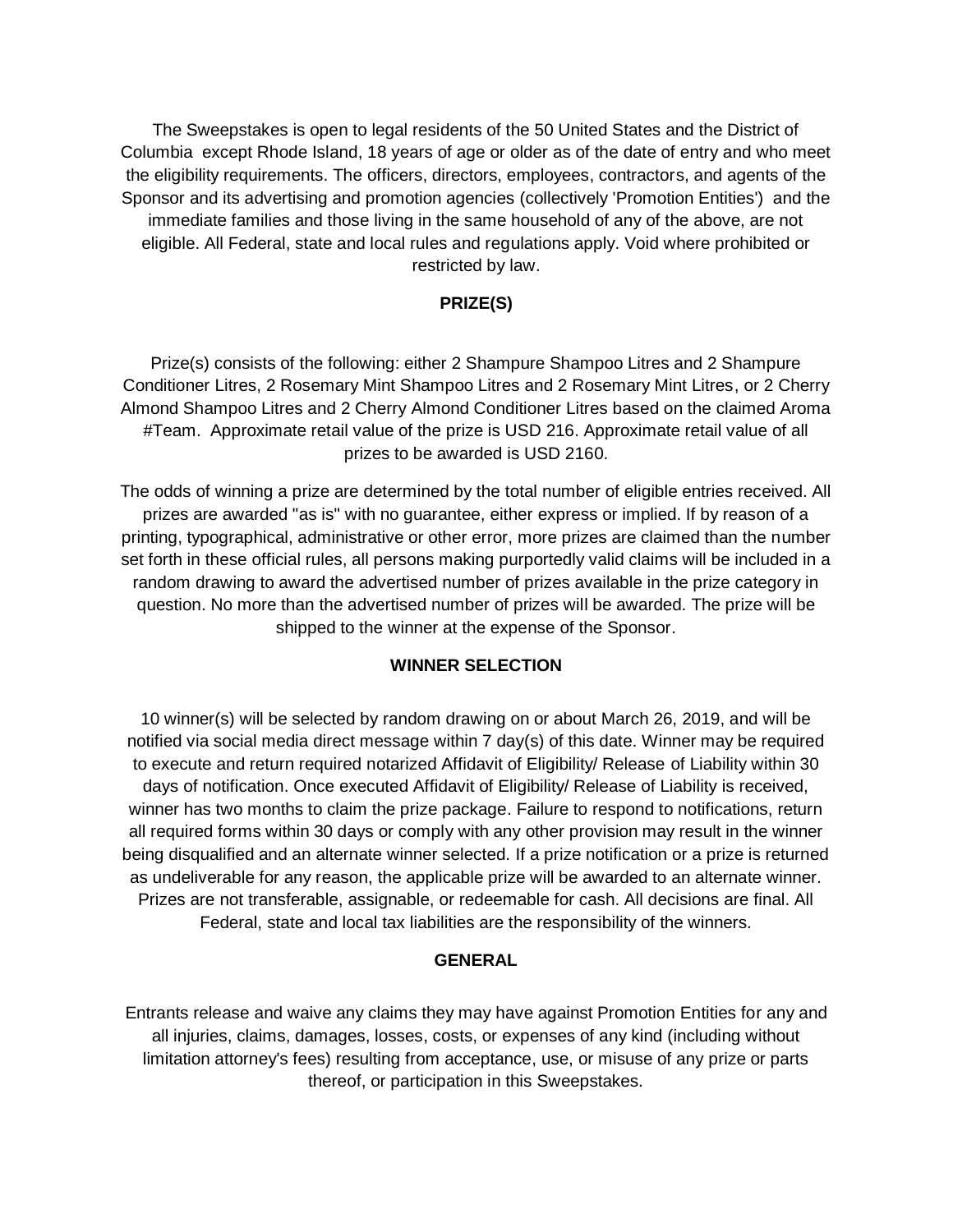If for any reason, this Sweepstakes is not capable of running as planned, or if this Sweepstakes or any web site associated therewith (or any portion thereof) becomes corrupted or does not allow the proper playing of the Sweepstakes and processing of entries in accordance with these rules, or if infection by computer virus, bugs, tampering, unauthorized intervention, actions by entrants, fraud, technical failures, or any other causes, in the Sponsor's sole opinion, corrupts or affects the administration, security, fairness, integrity, or proper conduct of this Sweepstakes, Sponsor reserves the right, at its sole discretion, to disqualify any individual implicated in such action and/or to cancel, terminate, modify, or suspend this Sweepstakes or any portion thereof. In the event this Sweepstakes is cancelled, the Sponsor reserves the right to conduct a random drawing to award all remaining prizes from among all eligible, non-suspect online entries received prior to the time of the action or event warranting such cancellation.If such cancellation, termination, modification, or suspension occurs, notification will be posted at the Entry Site. Any attempt by an entrant or any other individual to deliberately damage any web site or undermine the legitimate operation of the Sweepstakes is a violation of criminal and/or civil laws and should such an attempt be made, the Sponsor reserves the right to seek damages and other remedies from any such person to the fullest extent permitted by law. Where a dispute arises about who submitted an online entry, the entry will be deemed submitted by the name appearing on the entry.

The Promotion Entities and each of their respective affiliates, subsidiaries, parent corporations and advertising and promotional agencies, and all of their officers, directors, shareholders, employees and agents are not responsible for: any incorrect or inaccurate entry information; human errors; technical malfunctions; failures, omissions, interruptions, deletions or defects of any telephone network, computer online systems, computer equipment, servers, providers, or software, including without limitation any injury or damage to participant's or any other person's computer relating to or resulting from participation in the Sweepstakes; inability to access the Entry Site; theft, tampering, destruction, or unauthorized access to, or alteration of, entries; data that is processed late or incorrectly or is incomplete or lost due to telephone, computer or electronic malfunction or traffic congestion on telephone lines or the Internet or any web site (including the Entry Site) or for any other reason whatsoever; printing or other errors; any entries which are late, lost, incomplete, misdirected, stolen, mutilated, illegible, or any combination thereof.

Incomplete entries will be disqualified. All entries become the property of the Sponsor and will not be acknowledged or returned. False, fraudulent or deceptive entries or acts shall render entrants ineligible. By entering the Sweepstakes, entrants affirm that they have read and accepted these Official Rules. The Sweepstakes shall be governed by and construed in accordance with the laws of the United States. By entering the Sweepstakes, entrants hereby submit to the jurisdiction and venue of the federal and state courts of the United States and waive the right to have disputes arising out of the subject matter hereof adjudicated in any other forum. Any entry information collected from the Sweepstakes shall be used only in a manner consistent with the consent given by entrants at the time of the entry, with these Official Rules and with the Aveda Privacy Policy.